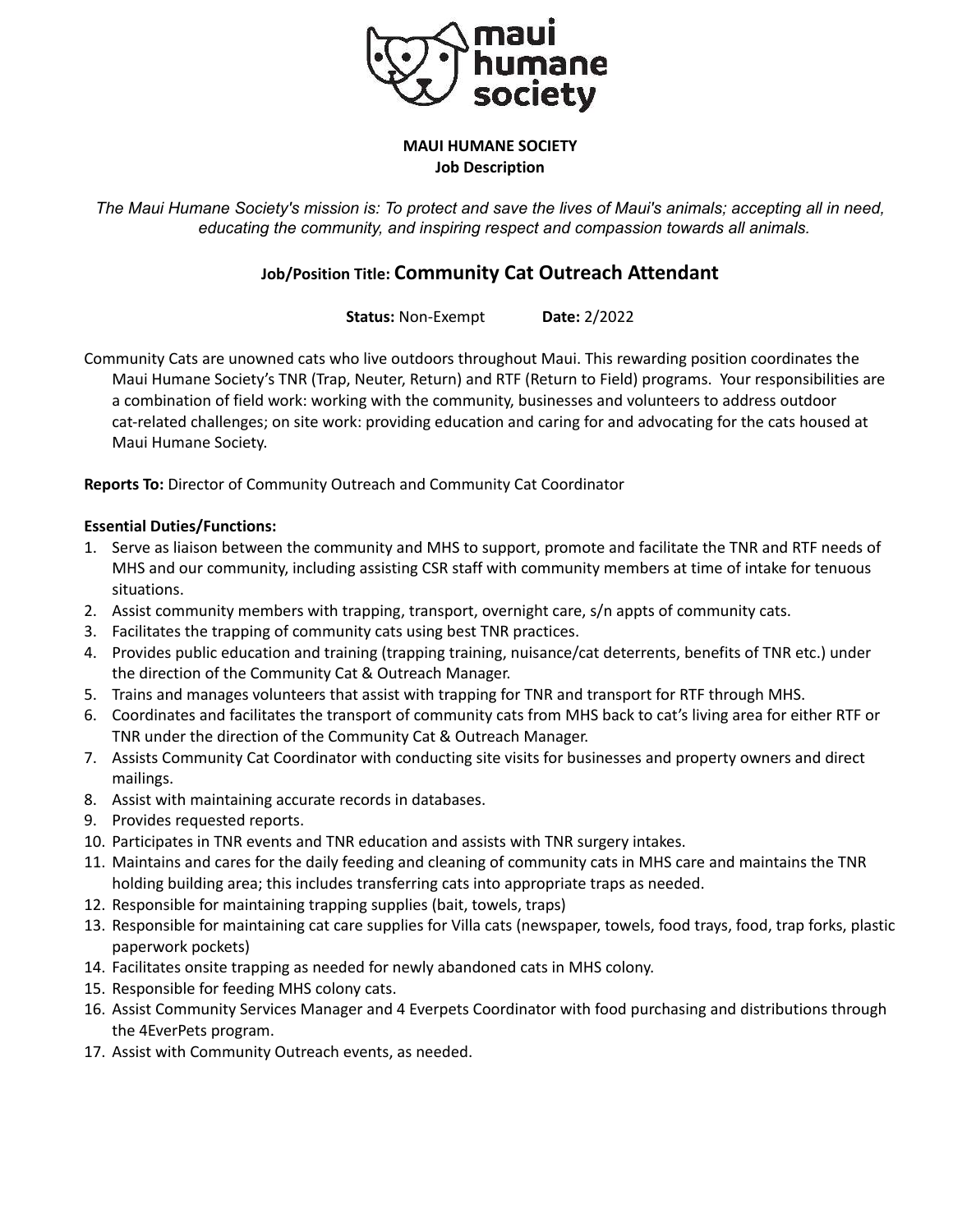

#### **General:**

- 1. Interact with coworkers and volunteers in an efficient and courteous manner to ensure a cooperative team environment amongst all departments.
- 2. Interacts with the public in a courteous and helpful manner.
- 3. Responsible for keeping relevant work areas clean and organized.
- 4. Maintain and promote a positive public image standard relevant to MHS.
- 5. Help promote fundraising activities and solicit support of agency overall.
- 6. Attend and participate in departmental and shelter meetings. Attend educational venues and training as recommended/approved.
- 7. Report and correct any safety hazards or unsafe use of MHS equipment.
- 8. Other duties as assigned.
- **Working Conditions**: The CCC Outreach Attendant will be working in air-conditioned shared office space, a transport vehicle as well as outdoors in the community and with animals. Working outdoors during the day or evening includes; in the field at trapping locations or in neighborhoods or businesses in addition to our TNR holding area and cat building. Also includes direct contact with animals of varying degrees of handleability, mostly feral.
- **Equipment Used:** Dedicated computer with internet access. General office equipment and cell phone. Trapping related items (traps, transfer cages, trapping supplies etc.), animal restraint equipment. A transport vehicle to facilitate TNR needs and RTF needs.
- **Working Hours:** While a typical workweek will be 40 hours, the position will sometimes require flexibility to cover weekends, evening trapping, animal releasing, emergencies, or other MHS activities.
- **Mental Demands**: Must have ability to multitask, meet deadlines and handle stress. Must be able to work independently while functioning in a team environment. Position requires excellent organizational skills, a high level of accuracy and attention to details. Strong customer service skills are required. Good communication skills a must.
- **Physical Demands**: Must generally be able to lift 50 lbs. This position will require you to carry traps or carriers with cats in them. It will require you to load and unload traps and supplies for trapping or RTF needs. During TNR or RTF you may need to canvas/walk large areas to set trap lines or return cats. This position will require heavy lifting. Animal handling is required- generally should be comfortable around all types of domestic animals. Position does require the handling/ managing of feral cats. Must be able to follow safety guidelines and best practices to handle feral cats. Must be able to handle cleaning chemicals to be used for MHS cleaning guidelines. Must be able to work outdoors. Must be able to work at a fast and efficient pace.

## **Qualification Requirements:**

#### **Minimum Qualifications:**

- High school graduate, some college or equivalent experience in animal welfare preferred.
- Excellent public relations skills. Ability to form and maintain professional relationships.
- Excellent verbal, written and observational skills.
- Strong organizational skills.
- Professional in appearance and behavior.
- Must be a goal oriented self-starter.